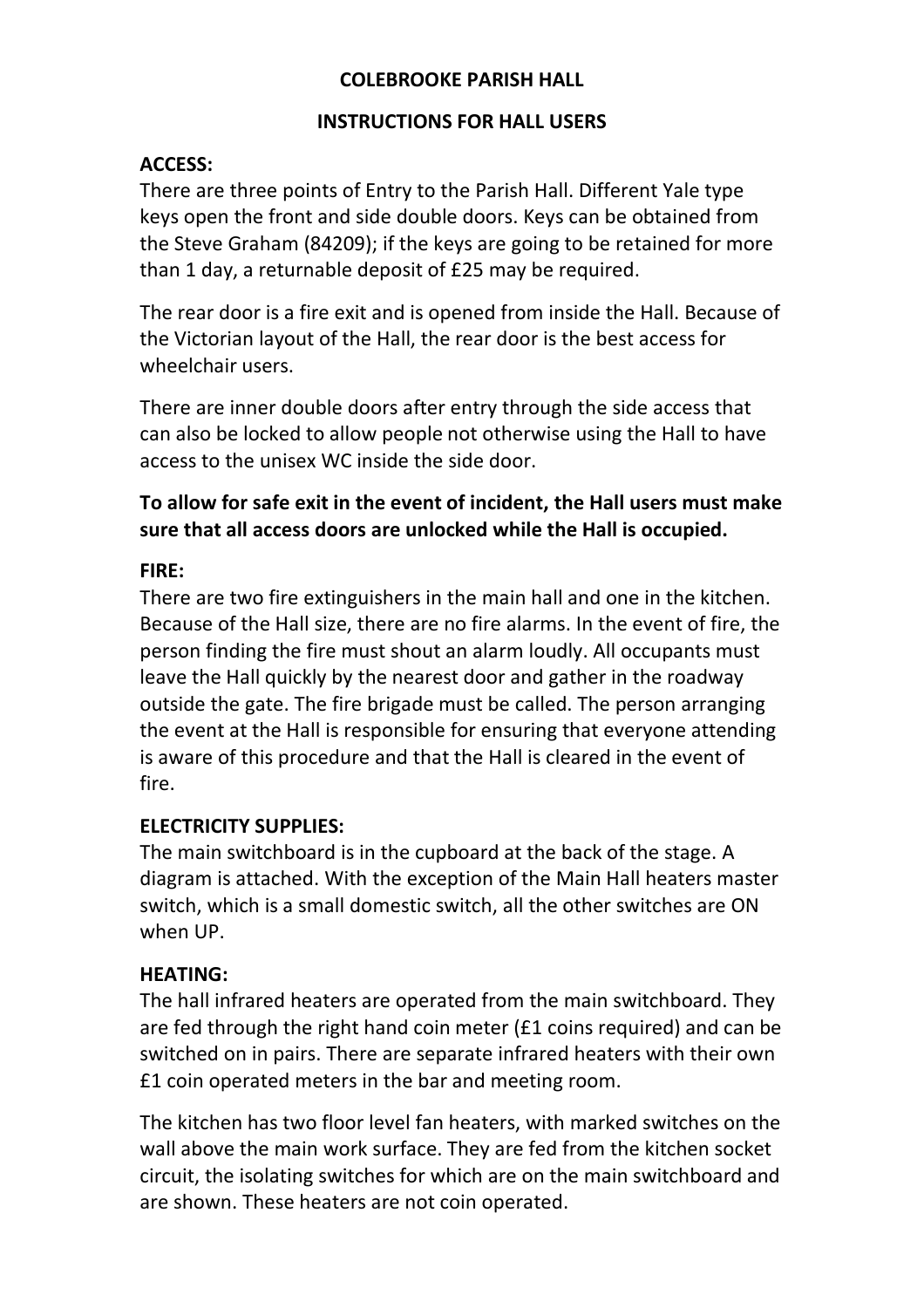### **LIGHTING**

There are two types of lighting to the Main Hall. The overhead strip lights, operated from a single switch in the switch block just inside the inner doors to the side entrance, supply the main lighting. More subdued and variable lighting can be provided by the spotlights reflected off the sidewalls, and onto the stage; these are operated from a dedicated switch-panel inside the electricity cupboard on the main stage. There are dedicated spot lights for the stage operated from a dimmer switch to the side of the stage. A switch in the front door lobby operates the outside lights.

## **EXIT LIGHTING**

When leaving the Hall after dark, all lights must be switched off. There are two timing switches that enable a safe exit to be made from Hall by providing side access and outside light for about 10 minutes. One, in the front door lobby, maintains the lights on the south east corner of the building and by the gate. A second timer, just beside the main light switch block in the main hall beside the inner door access, maintains lighting over the lobby and steps.

There are lights to the path running to the north side of the church, connecting to the car parking area in the Community Amenity Area. Please contact the Chairman or Steve Graham if you require these.

### **KITCHEN APPLIANCES:**

**Cookers:** Each of the two hobs and ovens has an individual isolating switch, marked in the main switchboard as shown. They also have marked isolating switches in the kitchen. There is a microwave cooker.

**Hot water:** Hot water is constantly available. Lease be economic with its use.

**Refrigerator.** The refrigerator is kept off to save cost but is available for use if required. Please ensure that at the end of your event, the power is off (switch behind the fridge) and that the door is left ajar.

The kitchen appliances and the immersion heaters are not coin operated.

# **Please switch off all electrical appliances on completion of your event**.

In event of difficulties, contact Graham Shepherd (85051) or Steve Graham (84309)